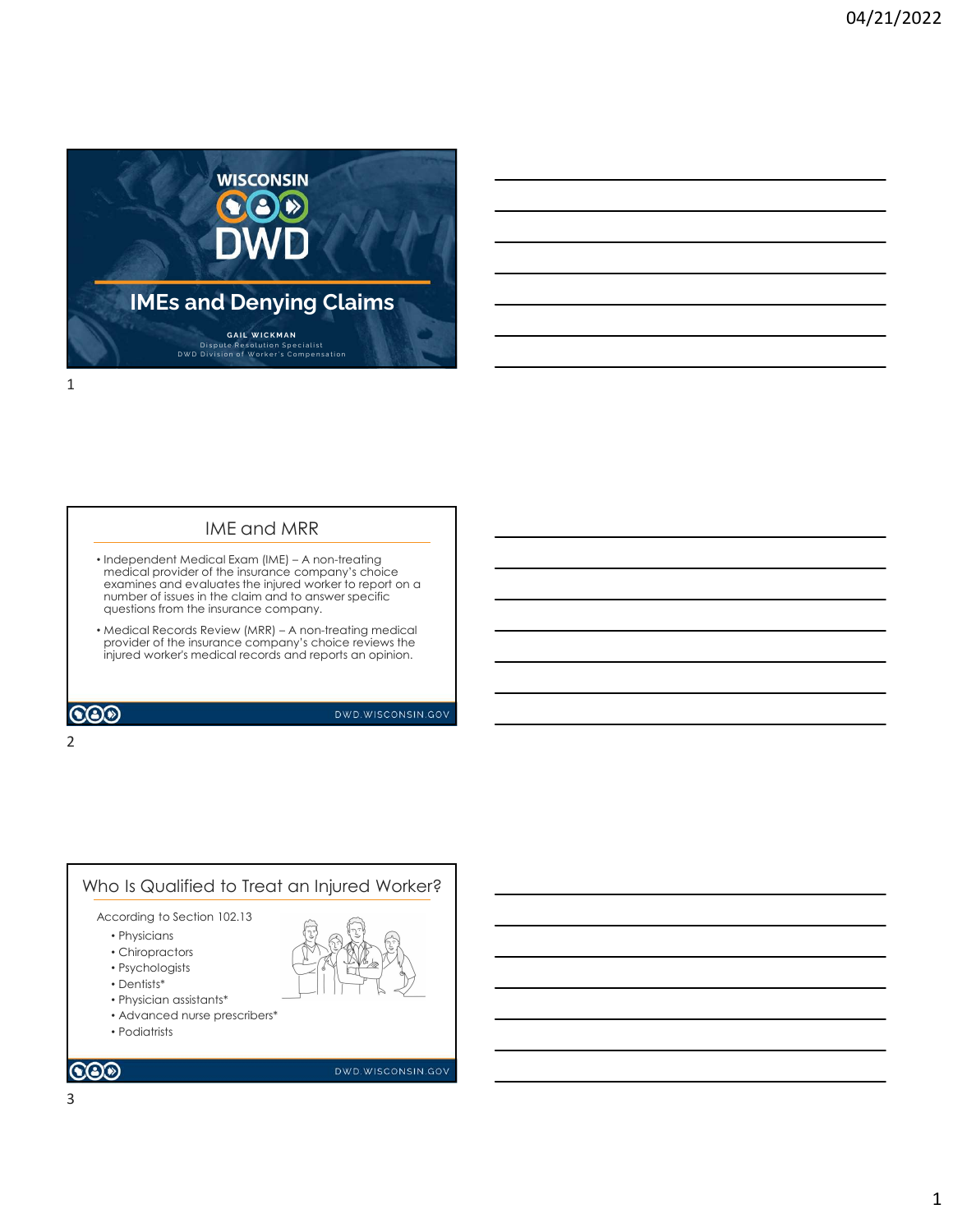

### **Definitions**

- A treating provider must opine end of healing and address Permanent Partial Disability (PPD) to close a claim.
- An IME doctor cannot, by definition, be a treating provider.
- Therefore, the IME doctor cannot close a claim.

 $5<sub>5</sub>$ 

# **COD**

DWD.WISCONSIN.GOV

# Can an IME Close a Claim?

#### It may appear so. . .

If the IME doctor opines that no work injury occurred or we don't need an FMR (as established by 80.08(9)(e) Wis. Admin. Code)

#### and

Insurance company (IC) submits a position letter adopting IME's position,

#### then the contract of the contract of the contract of the contract of the contract of the contract of the contract of the contract of the contract of the contract of the contract of the contract of the contract of the contr

DWC can close the claim in our database.

# $\odot$

DWD.WISCONSIN.GOV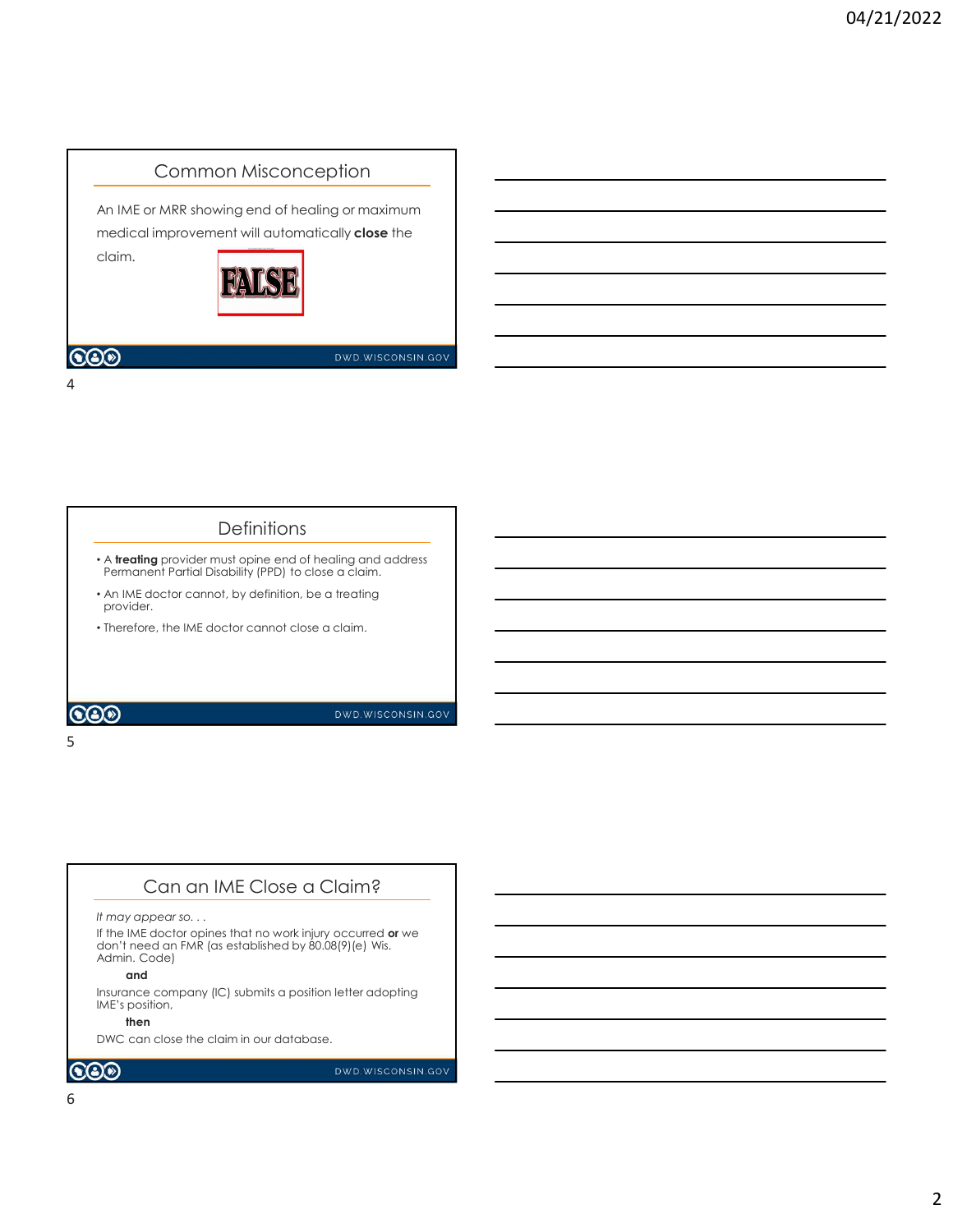# Common Misunderstanding

EOH/No PPD = Claim Denied

Claim is not denied: it is denied after the date of end of healing.

If three (3) weeks or less of temporary disability was paid, it may be possible to close without a final medical report.

### $\bigcircledS$

DWD.WISCONSIN.GOV

# Common Misunderstanding

• EOH/No PPD = Mistake of Fact

7

Example: DOI 1/1/21 TTD paid from 1/2/21 to 4/1/21 IME sets EOH for 3/15/21 Only TTD from 3/15/21 to 4/1/21 is mistake of fact.

### 8 and 2010 and 2010 and 2010 and 2010 and 2010 and 2010 and 2010 and 2010 and 2010 and 2010 and 2010 and 2010





DWD.WISCONSIN.GOV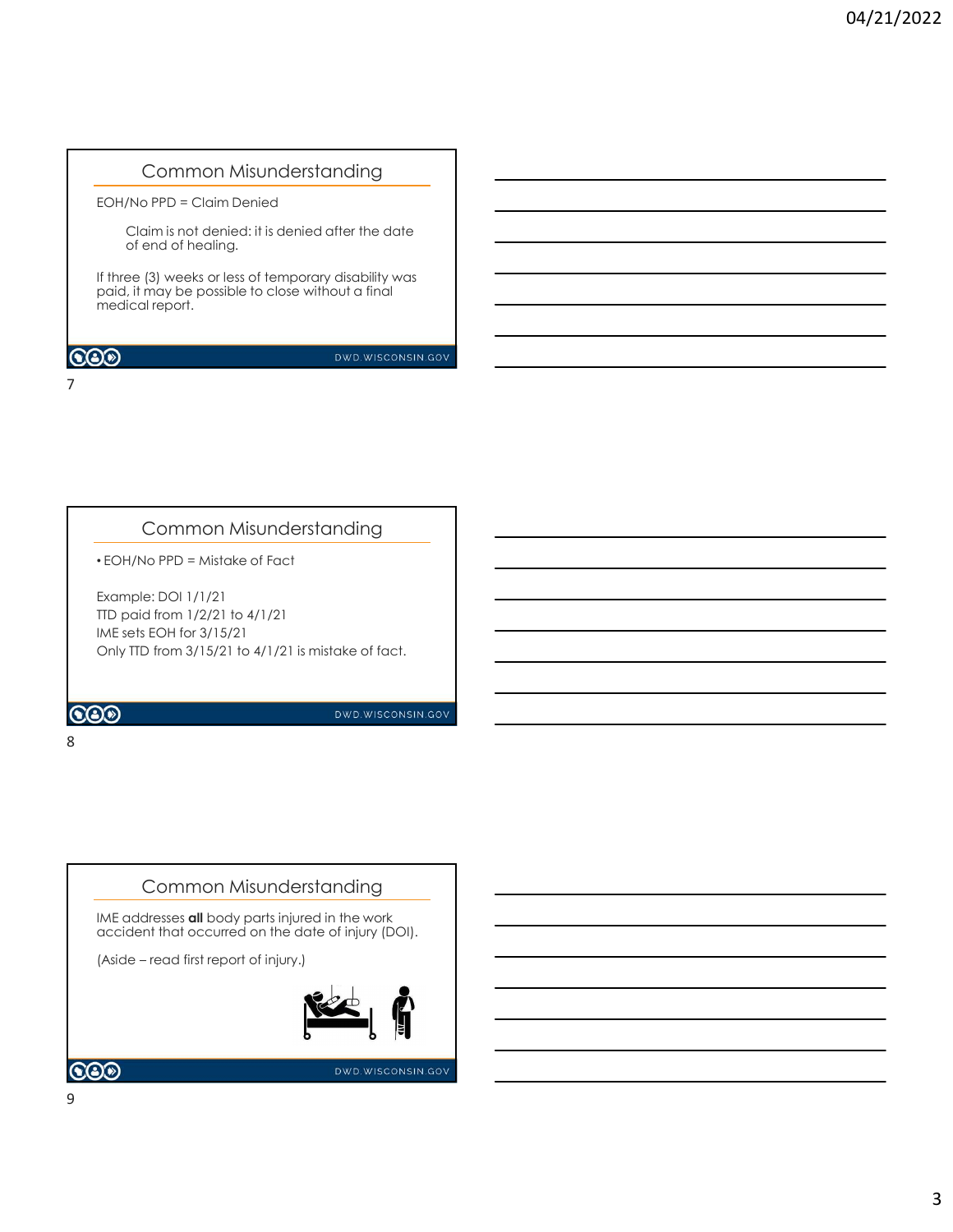# Common Surprise

IME says No PPD:

You get a worksheet for PPD

10

Examination evidence:

If the doctor's opinion doesn't meet requirements in the state statutes, we will revise the rating.

# **COD**

DWD.WISCONSIN.GOV

# Section102.13

Legal framework providing insurance companies with the right to send injured workers to independent  $\begin{array}{|c|c|} \hline \end{array}$ medical exams.

All expenses for the IME must be paid to the injured worker (IW) ahead of time.

• Transportation

• Wage loss (full amount, not the TTD rate)

### $\odot$

DWD.WISCONSIN.GOV

#### 11

## What the IME Letter Must Include

- Proposed date, time, place of exam and area of specialty of the IME provider.
- Procedure for *changing* the proposed date, time, and place of exam.
- IW's right to have their provider present.
- IW's right to receive the IME report as soon as the insurance carrier receives it.
- IW's right to have a translator present.

 $\odot$ 

DWD.WISCONSIN.GOV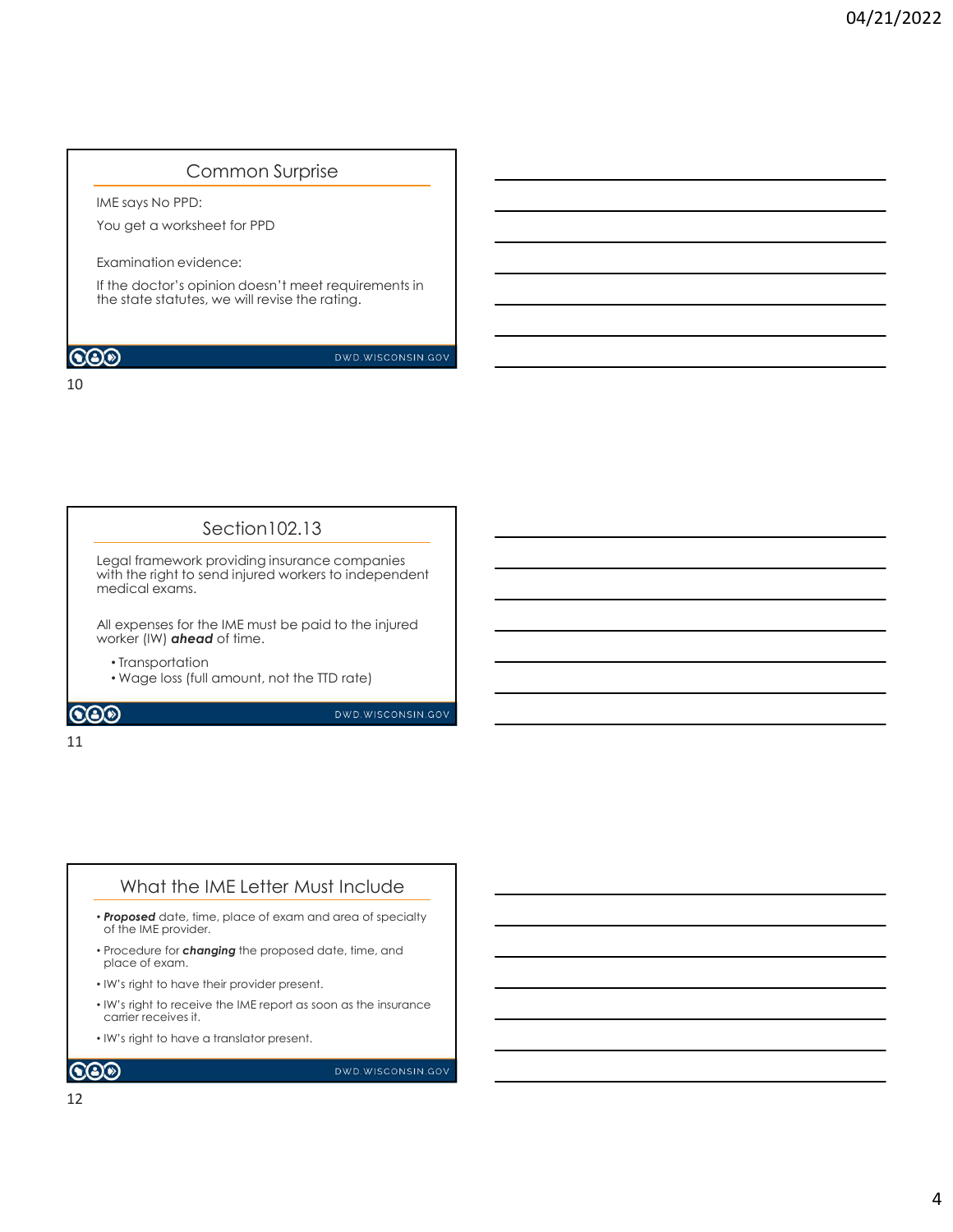# What If the IW Won't Go?

#### The IC CANNOT simply stop benefits!

Contact DWD and send copies of IME letters and proof of pre-payment of expenses.

- More than 100 miles away?
- Reasonableness?

An ALJ will review and, if appropriate, write a letter to compel the IW to attend.

# $CO<sup>o</sup>$

DWD.WISCONSIN.GOV

13

# Repeat IME

Expectation based on long practice that subsequent exams of the same injury/condition will be by the same IME provider.

If the original provider can't do the second exam, The Manuscription of the second example of the second state contact our office, and an ALJ will review your request to change providers.

 $\odot$ 

DWD.WISCONSIN.GOV

#### 14

# Position Letters

We will **not assume** you are choosing to follow the IME's opinion.

If there is no position letter, we will average the ratings given by the IME and the treating provider.

 $\odot$ 

DWD.WISCONSIN.GOV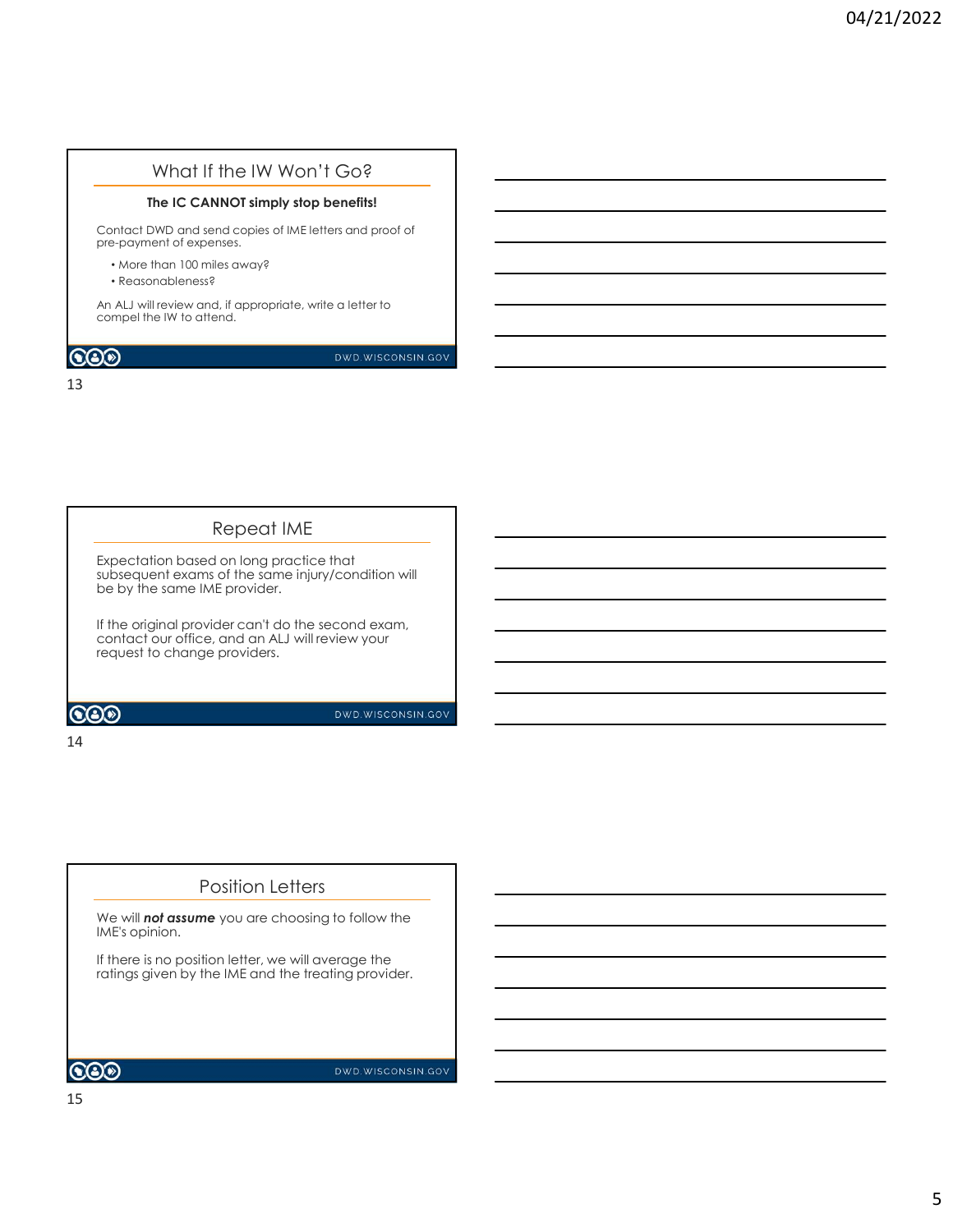# Troubling Cases

Froubling Cases<br>• Unsupported denials – If you have an accepted<br>claim with medical support, you must have<br>medical support for the denial.<br>\*No medicalsupport" does not equal "we disagree with the<br>diagnosis." • Unsupported denials – If you have an accepted<br>claim with medical support, you must have medical support for the denial.

"No medical support" does not equal "we disagree with the diagnosis."

16

# Troubling Cases

Troubling Cases<br>
• Unsupported denials – If you have an accepted<br>
medical support for the denial.<br>
• "No medical support" assessed equal "we diagree with the<br>
order of the denial.<br>
• "No medical support" assessed equal "we treatment in anything other than an emergency.

Troubling Cases<br>
The employed to the Instants - In you have an accepted<br>
claim with medical support for the denial.<br>
The denial support for the denial.<br>
The amazing and the IN where the INTER SUPPOSE of the summer<br>
The emp Section 102.42 (2) (a) and (3) Frequencies<br>
The medical support " does not equal "we disagree with the<br>
diagnosis."<br> **Footnote 200 – The intent intent is to allow complete free insurance company not<br>
The employer is allowed to tell the IW where to seek<br>** choice of practitioner.

### 17

# **Denials**

- Send a letter to the claimant and a copy to us.
- Be clear about what is being denied.
- Be clear about why it is being denied.
- Be clear about the date the denial starts.
- Be sure of the timeframe to which mistake of fact applies.
- In claims with injuries to multiple body parts, make sure all the body parts are accounted for.

 $\bigcircledS$ 

DWD.WISCONSIN.GOV